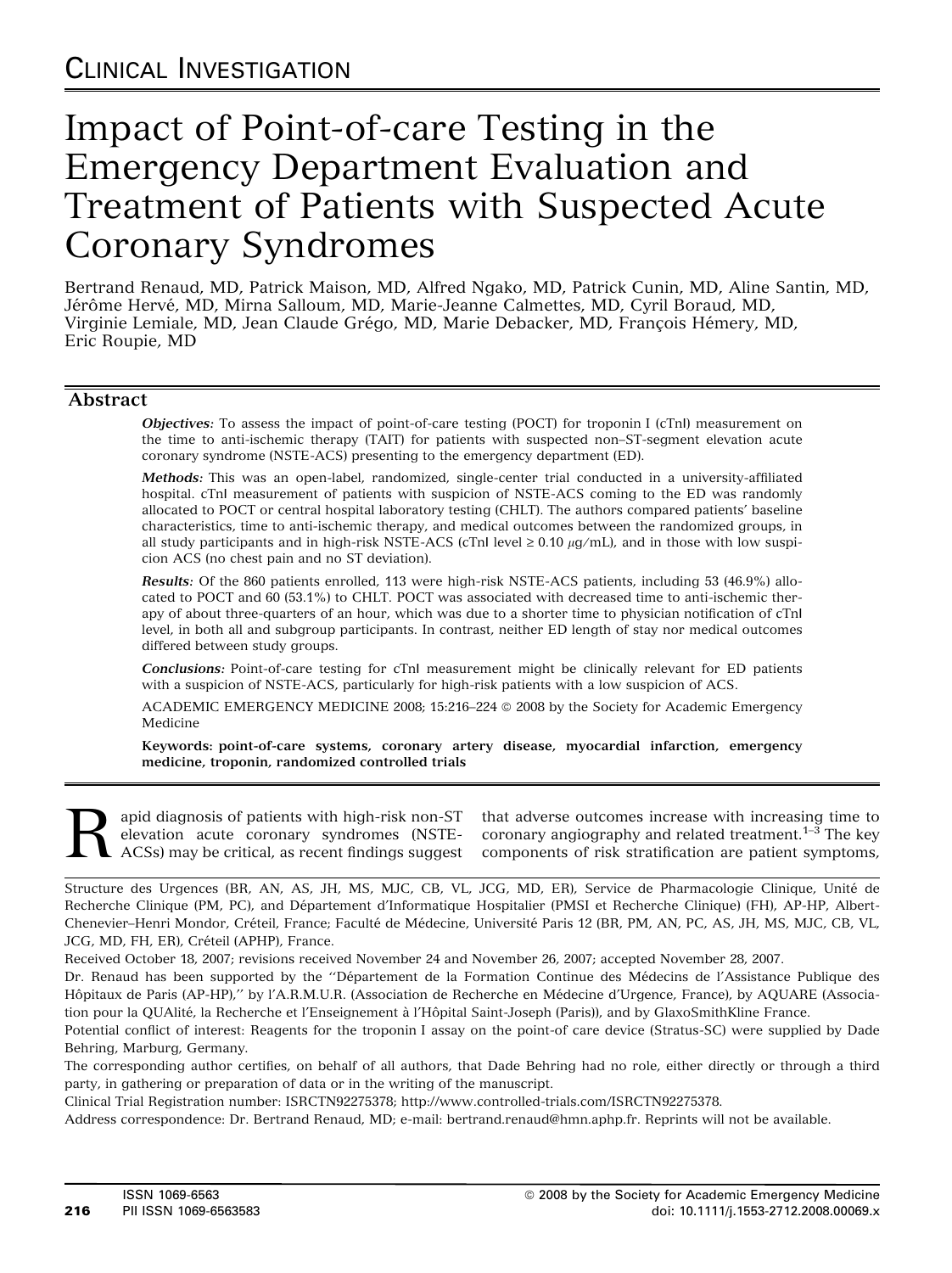physical and electrocardiogram (ECG) findings, and biomarkers of cardiac injury.<sup>4</sup> Because many patients with ACS in the emergency department (ED) are ''low suspicion'' (i.e., have neither chest pain nor a diagnostic ECG, as defined by high-risk findings such as ischemic ST-segment elevation, depression, T-wave inversion), biomarkers can help physicians to identify ACS and to stratify risk.<sup>5–9</sup> Because biomarkers are assessed in a central hospital laboratory outside the ED, they are often the timelimiting step in diagnosis of  $\text{ACS}.^{\,4,8,10,11}$ 

Cardiac-specific troponins reliably allow early identification of patients with acute myocardial infarction and are of critical prognostic value, especially troponin I (cTnI).<sup>12</sup> Moreover, the diagnosis of acute myocardial infarction depends on troponin testing in up to 50% of patients when the ECG is nondiagnostic.<sup>12,13</sup> For the purposes of this report, we define patients as ''high risk'' if they have an elevated troponin; these patients must receive timely anti-ischemic therapy and are candidates for early invasive care.<sup>3,14-20</sup>

Point-of-care testing (POCT) has become popular to hasten the availability of laboratory test results.<sup>21</sup> Faster results are of special interest in the ED to reduce the time to treatment. $22-24$  However, the impact of POCT on daily practice is poorly documented, particularly for ED patients with suspicion of NSTE-ACS.<sup>25</sup> We hypothesized that POCT for cTnI measurement in the ED would hasten care, particularly for patients without chest pain or a diagnostic ECG. Our study aim was to compare time to anti-ischemic treatment (TAIT) and medical outcomes for patients with a suspicion of NSTE-ACS by place of cTnI testing: POCT at the ED versus central hospital laboratory testing (CHLT).

# METHODS

# Study Design

We conducted an open-label, randomized controlled trial of adults with suspicion of ACS presenting to our ED. Patients enrolled in this study were randomly allocated to either POCT or CHLT for measuring cTnI level. Blood samples were the unit of randomization. Randomization in blocks of 20 was done with computer generated codes prior to start of the study by our hospital clinical research unit (PM, PC), which was not involved in data collection or patient care. Allocations were concealed in consecutively numbered, sealed, opaque envelopes, safely stocked in the ED. The institution's review board for the protection of human subjects approved the study protocol and patient informed consent procedures. The trial is registered under number ISRCTN92275378 (http://www.controlled-trials.com/ISRCTN92275378).

## Study Setting and Population

With approximately 43,000 patients annually, our 14 physician ED is affiliated with the Hospital Henri Mondor, a French university and tertiary-care 900-bed hospital located in the Paris area, serving a population of 800,000 individuals, and is equipped to perform percutaneous coronary reperfusion therapy.

Patients who came to the ED on weekdays (convenience sampling) between November 2002 and April 2004, with a suspicion of ACS, were eligible for enrollment. Symptoms prompting the suspicion of ACS included chest pain, dyspnea, epigastric pain, nausea– vomiting, neck or arm discomfort, fatigue, fall, syncope, and dizziness. $4,7,16$  Symptoms refer to the main complaints that included persistent symptoms and symptoms that lasted 24 hours before ED arrival. Board-certified emergency physicians (EPs) attended all patients around the clock, and the attending physician made the symptoms-based decision to order cTnI testing.

Inclusion criteria for study patients were 1) age  $\geq$  18 years, 2) suspicion of ACS, and 3) order to measure cTnI. To meet Inclusion Criterion 2, a patient was required to present with one of the complaints listed above and either a cTnI level of  $\ge 0.1 \mu q/L$  or at least two of the following: age 60 years or older, at least three cardiovascular risk factors, personal history of coronary artery disease, chest pain, or ECG changes indicating ischemia (ST-segment depression in two continuous leads, T-wave inversion > 3 mm, or transient ST-segment elevation). After giving informed consent for study participation, eligible patients were enrolled by attending EPs who then disclosed the allocated group.

Exclusion criteria were refusal or inability to provide informed consent or previous enrollment in the study. Because patients with ST elevation ACS (typical chest pain and persistent [> 20 min] ST-segment elevation [> 0.1 mV in limb leads or 0.2 mV in precordial leads]) did not represent a diagnostic challenge compared to NSTE-ACS and were candidates for urgent reperfusion procedure, they were excluded from the current analysis.<sup>26</sup> We defined two subgroups for analysis: ''high-risk patients'' (those with elevated cTnI) and ''low-suspicion'' ACS (neither chest pain nor a diagnostic ECG).

# Study Protocol

Emergency physicians collected data through standardized patient interviews and medical record review during the ED evaluation. Data included 1) demographic data (i.e., age and gender); 2) clinical data (source of referral, presenting complaints, cardiovascular risk factors), personal and familial history of atherosclerosis, hypertension, hyperlipemia, diabetes mellitus, smoking history, body mass index  $\geq 25$  kg/m<sup>2</sup>; 3) ECG abnormalities, thrombolysis in myocardial infarction (TIMI) score, and laboratory creatinine and cTnI; and 4) disposition (i.e., hospitalization, site of care). $4.13$  Demographic data, presenting complaints, and cardiovascular risk factors were collected directly from patients' or a relative's interview. The source of the referral, ECG abnormalities, laboratory measures, and disposition were ascertained from the medical record.

Therapeutic data collected included whether antiischemic treatment (AIT) was ordered before cTnI results were available and, if so, whether the AIT was modified as a result of the cTnI. AIT refers to medication given in the ED to decrease acute myocardial ischemia, including antithrombin therapy (unfractionated heparin [UH] or low-molecular-weight heparin [LMWH]), platelet activation inhibitors (e.g., aspirin,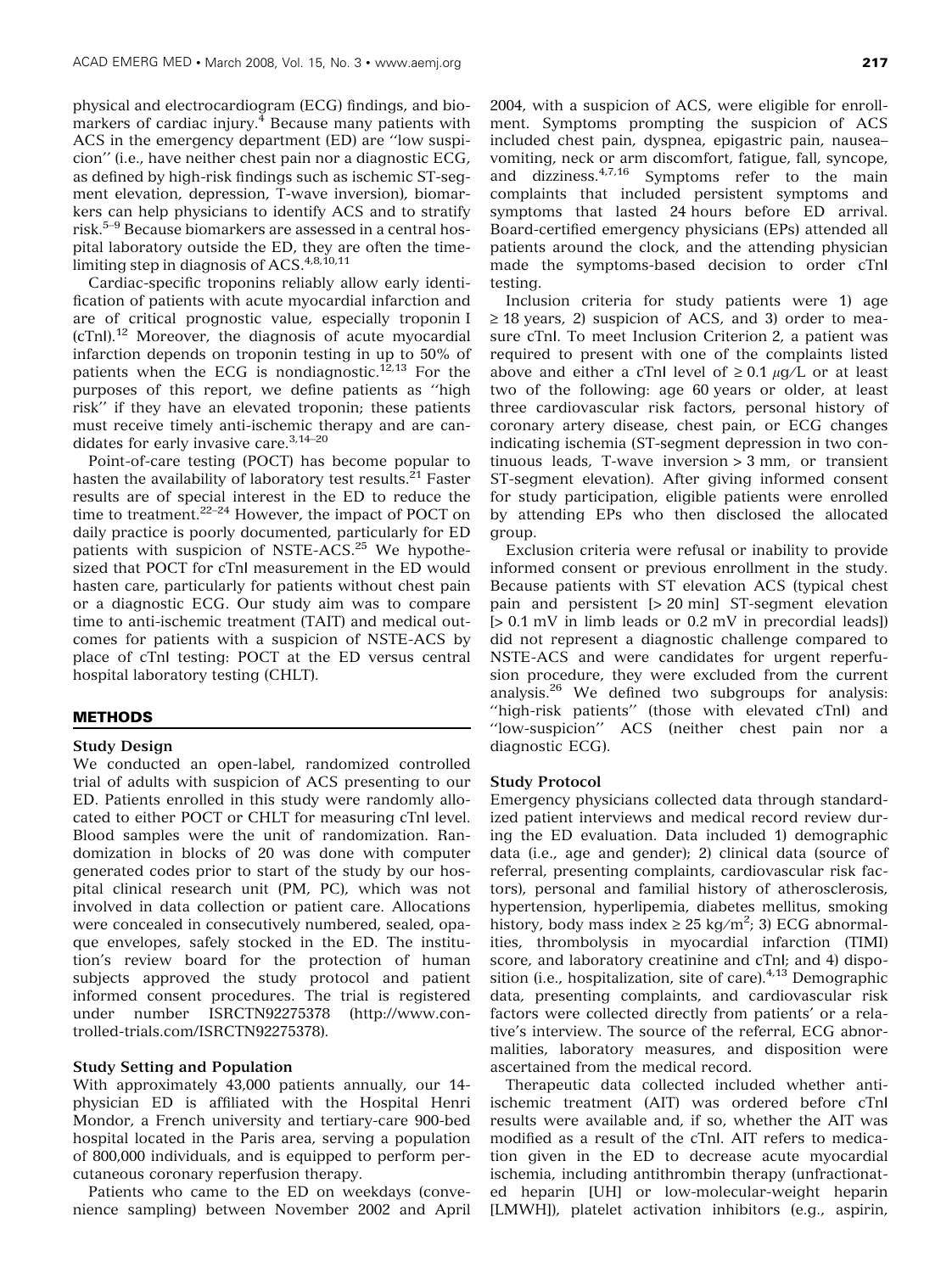ticlopidine, clopidogrel), nitrates, and beta-blocking agents.

The study procedures occurred as follows: 1) cTnI measurement order; 2) enrollment and baseline data collection; 3) collection of blood sample; 4) POCT or CHLT of cTnI according to randomization; 5) request by physician for cTnI test result and, if necessary, order of a second cTnI measurement; 6) determination of therapeutic regimen and disposition; and 7) followup of procedures and medical outcomes. Each physician in charge of a patient was allowed to start AIT whenever necessary. This could happen before cTnI was ordered in the case of a perceived high-risk patient with NSTE-ACS or after becoming aware of the patient's cTnI.

On a daily basis, two independent physicians (PC, PM) not involved in patients' care, and two EPs in charge of study monitoring (AN, BR), reviewed the data collected for overall consistency, with a particular focus on the time of data collection. Discrepancies between patients' computer-based medical records that automatically write in memory the times of patient care at the ED (including arrival, first medical contact, cTnI availability, and treatment decision and disposition) were resolved by discussion with attending physicians and nurses. To assess whether treating physicians altered the randomization allocation, we compared the rank of subsequent numbered envelopes disclosure to the rank of patients' ED arrival time.

# Measures

The primary study outcome measure was TAIT, as defined by time from presentation to time when any of the predefined AITs were ordered. Secondary study outcomes were the time from presentation to physician notification of cTnI level and the time from presentation to inpatient bed assignment (i.e., ED length of stay [LOS]).

For designated high-risk patients (NSTE-ACS and cTnI level  $\ge 0.1 \mu g/L$ ), performance of coronary angiography and reperfusion and 30- and 90-day mortality were assessed by two research assistants who were blinded to patients' allocation group, by standardized review of medical records and, whenever necessary, telephone interviews with the patient, a relative, or the family practitioner.

cTnI Level Measurement. Each patient's cTnI was measured after randomization allocation. Our hospital



Figure 1. Study participants flow. ACS = acute coronary syndrome; CHLT = central hospital laboratory testing; cTnI = troponin I; NSTE-ACS = non–ST-segment elevation ACS; POCT = point-of-care testing; STE-ACS = ST-segment elevation ACS.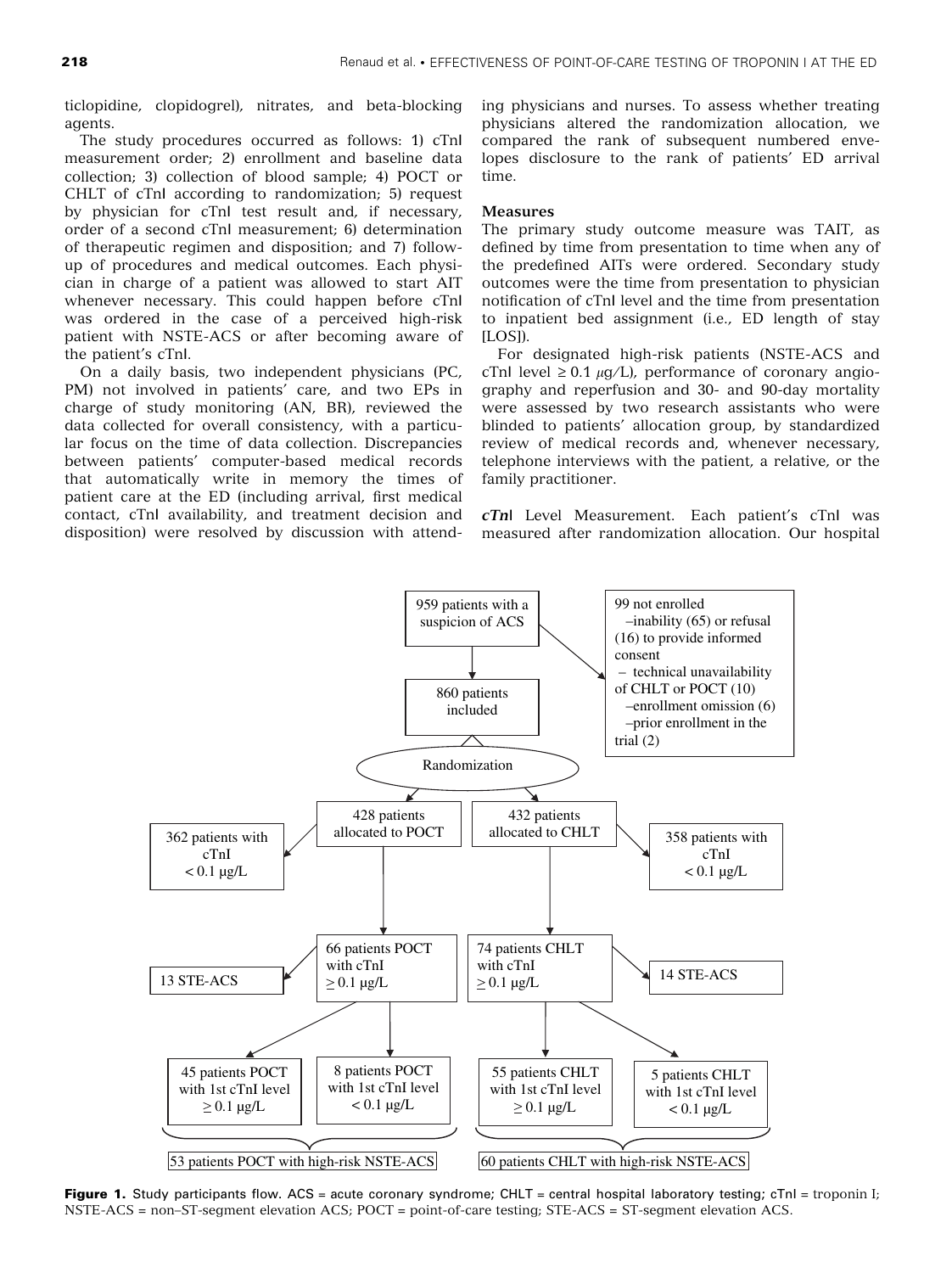central laboratory staff took responsibility for cTnI measurement and for CHLT and POCT quality control per French quality standards for medical laboratories.<sup>27</sup> Based on the analytic performance of the Stratus CS system (Stratus CS test systems, Dade Behring, Marburg, Germany) and on consensus statements by the joint European Society of Cardiology/American College of Cardiology (ESC/ACC), all patients with cTnl  $\geq 0.10 \mu g/L$  were considered positive.<sup>28,29</sup>

Point-of-care Testing. We used a whole-blood rapidassay device (Stratus CS), which is a fluorometric enzyme immunoassay analyzer for quantitative determination of cTnI. The device analyzes closed routine sample tubes containing anticoagulated whole blood and gives results within 15 minutes.<sup>29</sup> The Stratus CS cTnI assay is appropriate for clinical use as it is diagnostically equivalent to CHLT (good correlation to CHLT and precision of a highly sensitive troponin

### Table 1 Baseline Patients Characteristics

|                                                    | Overall             |                  | Patients with cTnl $\geq$ 0.1 $\mu$ g/L |                     |
|----------------------------------------------------|---------------------|------------------|-----------------------------------------|---------------------|
| Characteristics*                                   | POCT $(n = 419)$    | CHLT $(n = 414)$ | POCT $(n = 53)$                         | CHLT $(n = 60)$     |
| Demographic characteristics                        |                     |                  |                                         |                     |
| Median age (IQR)                                   | 62 (49-75)          | 64 (50-77)       | $67(63 - 71)$                           | 68 (64-73)          |
| Male gender (%)                                    | 62.0                | 58.4             | 71.7                                    | 60.0                |
| Source of referral (%)                             |                     |                  |                                         |                     |
| Out-of-hospital                                    | 11.1                | 10.1             | 13.2                                    | 17.0                |
| emergency                                          |                     |                  |                                         |                     |
| care services                                      |                     |                  |                                         |                     |
| Ambulance                                          | 17.1                | 22.6             | 20.7                                    | 23.7                |
| Personal                                           | 56.8                | 51.6             | 50.9                                    | 45.8                |
| Other                                              | 14.9                | 15.7             | 15.1                                    | 13.6                |
| Cardiovascular risk factors (%)                    |                     |                  |                                         |                     |
| Body mass index<br>$\geq$ 25 kg/m <sup>2</sup>     | 58.7                | 58.6             | 50.0                                    | 51.8                |
| Hypertension                                       | 48.8                | 49.1             | 62.3                                    | 60.0                |
| Diabetes mellitus                                  | 20.7                | 21.4             | 22.6                                    | 30.0                |
| Hyperlipidemia                                     | 32.6                | 35.8             | 43.4                                    | 31.7                |
| Smoking history                                    | 52.2                | 48.0             | 54.7                                    | 50.0                |
| Familial history of<br>atherosclerosis             | 25.1                | 27.1             | 28.3                                    | 21.7                |
| Personal history of                                | 46.7                | 48.1             | 37.7                                    | 35.0                |
| atherosclerosis                                    |                     |                  |                                         |                     |
| Presenting complaint (%)                           |                     |                  |                                         |                     |
| Chest pain                                         | 57.7                | 55.6             | 54.7                                    | 66.7                |
| Typical chest pain                                 | 25.1                | 25.3             | 43.4                                    | 46.7                |
| Typical left arm pain                              | 13.2                | 16.4             | 26.4                                    | 25.0                |
| General malaise                                    | 18.9                | 23.8             | 7.5                                     | 25.0<br>35.0        |
| Dyspnea                                            | 32.3                | 32.6             | 47.2                                    |                     |
| Epigastric pain                                    | 8.1                 | 8.4              | 3.8                                     | 15.0                |
| ECG features (%)                                   |                     |                  |                                         |                     |
| ST-segment depression<br>or transient elevation    | 10.0                | 14.1             | 11.3                                    | 21.7                |
| T-wave inversion                                   | 24.5                | 30.8             | 34.0                                    | 50.0                |
| Pathologic Q-wave                                  | 15.1                | 10.4             | 13.2                                    | 11.7                |
| Left bundle branch                                 | 13.8                | 16.2             | 5.7                                     | 8.5                 |
| block                                              |                     |                  |                                         |                     |
| Arrhythmia                                         | 10.0                | 11.2             | 1.9                                     | 8.3                 |
| <b>Biologic measures</b>                           |                     |                  |                                         |                     |
| Renal failure* (%)                                 | 4.7                 | 5.8              | 11.8                                    | 17.5                |
| cTnl measure $(\mu q/L)$ , Median (IQR)            | $0.02(0.01 - 0.04)$ | $0.01(0 - 0.05)$ | $0.24(0.14 - 1.00)$                     | $0.44(0.18 - 2.10)$ |
| Second cTnl measuret                               | $0.02$ (0.01-0.05)  | $0.01(0 - 0.04)$ | $0.13(0.11 - 0.16)$                     | $0.14(0.14 - 0.29)$ |
| $(\mu g/L)$ , Median (IQR)                         |                     |                  |                                         |                     |
| Thrombolysis in myocardial<br>infarction score (%) |                     |                  |                                         |                     |
| 1                                                  | 18.9                | 17.6             | 9.4                                     | 10.0                |
| $\overline{2}$                                     | 28.3                | 30.7             | 32.1                                    | 41.7                |
| 3                                                  | 31.1                | 27.2             | 28.3                                    | 16.7                |
| 4                                                  | 16.7                | 16.4             | 22.6                                    | 15.0                |
| $5 - 6$                                            | 4.9                 | 8.2              | 7.5                                     | 16.7                |
|                                                    |                     |                  |                                         |                     |

CHLT = central hospital laboratory testing; cTnI = troponin I; ECG = electrocardiogram; IQR = interquartile range; POCT = pointof-care testing.

\*Renal failure denoted patients with creatinine level ≥120 µmol/L or creatinine clearance estimated by the Crockroft formula <30 mL/min when available.

-195 patients underwent a second cTnI measurement.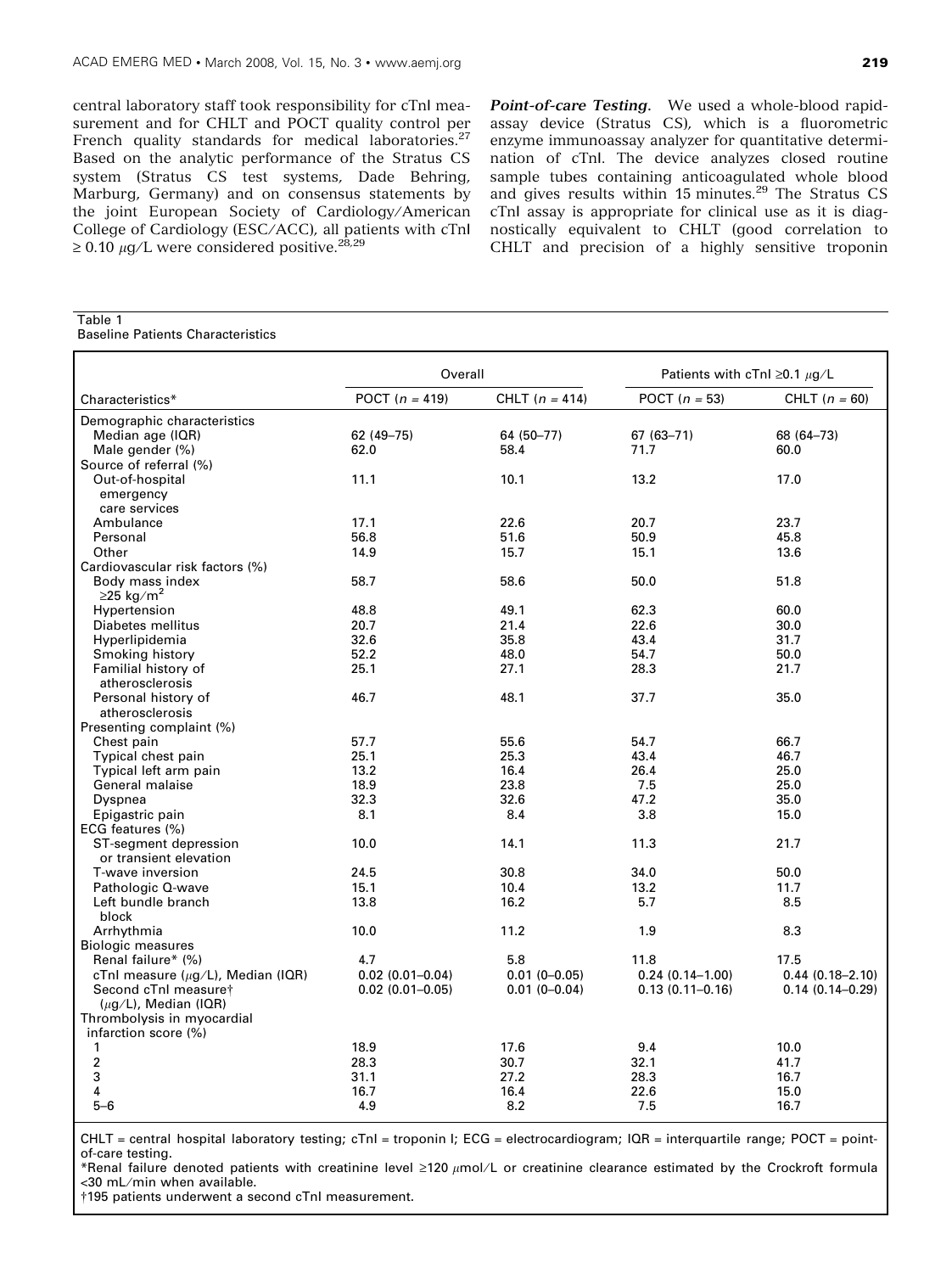#### Table 2

Comparisons of Time Lags in Minutes (Median and Interquartile Range [IQR]) between Patients Allocated to the Point-of-care Testing (POCT) or to the Central Hospital Laboratory Testing (CHLT) for Cardiac Troponin

| Characteristics                                                  | Overall          |                |         |  |
|------------------------------------------------------------------|------------------|----------------|---------|--|
|                                                                  | POCT $(n = 419)$ | CHLT $n = 414$ | p-Value |  |
| Time (minutes), median (IQR)                                     |                  |                |         |  |
| From presentation to blood<br>sample collection                  | 75 (70-80)       | 65 (60-70)     | 0.005   |  |
| From blood collection to<br>physician notification of first cTnl | $38(35 - 42)$    | 109 (104-115)  | < 0.001 |  |
| From Presentation to AIT                                         | 151 (139-162)    | 198 (187-210)  | < 0.001 |  |
| Length of stay at ED (min),<br>median (IQR)                      | $309(204 - 411)$ | 307 (229-401)  | 0.99    |  |

Low-suspicion ACS referred to patients presenting no chest pain and non–ST-deviation NSTE-ACS with elevated cTnI.

cTnI = troponin I; ED = emergency department; IQR = interquartile range; NSTE-ACS = non–ST-segment elevation acute coronary syndrome; AIT = anti-ischemic treatment.

method [a coefficient of variation of < 10% at the 99th percentile of the reference population]).<sup>30,31</sup>

ED nurses were trained by Dade Behring staff prior to the study enrollment period and performed all point of care cTnI measurements. In an attempt to defeat a potential Hawthorne effect, nurses were asked not to deliver the cTnI result until a request was obtained from the attending physician.

Central Hospital Laboratory Testing. CHLT of cTnI was performed on the Dimension RxL-HM analyzer (Dade Behring), a one-step enzyme immunoassay based on two cTnI-specific monoclonal antibodies that gives a result in about 17 minutes.<sup>32</sup>

## Data Analysis

The sample size estimate was chosen to detect a difference of 15 minutes in TAIT between the study subgroups of patients with cTnI  $\geq 0.1 \mu g/L$ , which were expected to include 15% of the entire study cohort. We assumed a power of 80%, statistical significance level of 5%, and mean TAIT of 90 minutes with standard deviation of 30 minutes, resulting in an estimated sample size of 64 patients in each high-risk subgroup that required 420 patients to be included in each study group.

Comparisons between groups were performed using the t-tests or Wilcoxon rank-test for continuous variables and chi-square or Fisher's exact test for categorical variables. All analyses were performed using Stata Version 8.0 (Stata Corp., College Station, TX).

# RESULTS

Of the 959 patients screened from November 2002 to April 2004, a total of 833 were enrolled, of whom 419 (50.3%) were randomly allocated to the POCT group and 414 (49.7%) to the CHLT group (Figure 1). There were 53 (12.6%) high-risk patients in the POCT group and 60 (14.5%) in the CHLT group. Among those highrisk patients, 55 patients had a low suspicion of ACS, 27 (6.4%) in the POCT group and 28 (6.8%) in the CHLT group.

Troponin I was elevated in 113 (13.1%) patients (53 [46.9%] in the POCT group and 60 [53.1%] in the CHLT group; Table 1). Ninety-nine (87.6%) patients were classified positive on the first cTnI test, and 14 (12.4%) more were positive on the second test. Of those, 85 (75.2%) patients were treated with platelet activation inhibitors (aspirin alone in 70.8%), 40 (35.4%) with UH, 28 (24.8%) with LMWH, 40 (35.4%) with nitrates, and 4 (3.5%) with beta-blocking agents at ED. Treatment was started in 54 (47.8%) patients before physician knowledge of cTnI: 35 (64.8%) of these patients reported chest pain and 30 (55.6%) had ECG abnormalities suggestive of acute ischemia. AIT given before cTnI knowledge included aspirin, 33 of 54 (61.1%); nitrates, 25 of 54 (46.3%); UH, 20 of 54 (37.0%); and LMWH, 12 of 54 (22.2%).

The median time from patient arrival in the ED to blood sample collection was 10 minutes longer in the POCT group than in the CHLT group for the 833 patients with a suspicion of NSTE-ACS, but this difference in times was smaller in the study subgroups (Table 2). The median time from blood sample collection to physician notification of cTnI was shorter in the POCT group than in the CHLT group. As a result, TAIT was shorter for POCT patients than for CHLT patients, and this was even more pronounced for the two study subgroups. Excluding those high-risk patients who only had an elevated troponin on the second sample (first troponin normal), the results were similar (TAIT, 102, interquartile range  $[IQR] = 84-148$  vs. 166,  $IQR = 123-$ 216) for POCT and CHLT, respectively [p < 0.001]. Median LOS in the ED did not significantly differ in any of the three POCT-CHLT comparisons.

Patients with elevated cTnI level usually became inpatients (94.7%); 78 (69.0%) were initially admitted to a cardiac or medical intensive care unit (Table 3), and 3 patients refused hospitalization against medical advice. Procedures did not differ by study group: 52 (46.0%) patients had a coronary angiography during the index hospitalization, of whom 5 (4.4%) had immediate coronary angiography (ICA), 20 (17.7%) had transluminal coronary angioplasty, and 15 (13.3%) had a coronary artery bypass graft. The 5 patients with ICA reported typical chest pain on arrival. Two (1.8%) patients, both from the POCT group, died within 30 days after ED arrival. Their initial cTnI levels were 0.1 and 0.42  $\mu$ q/L.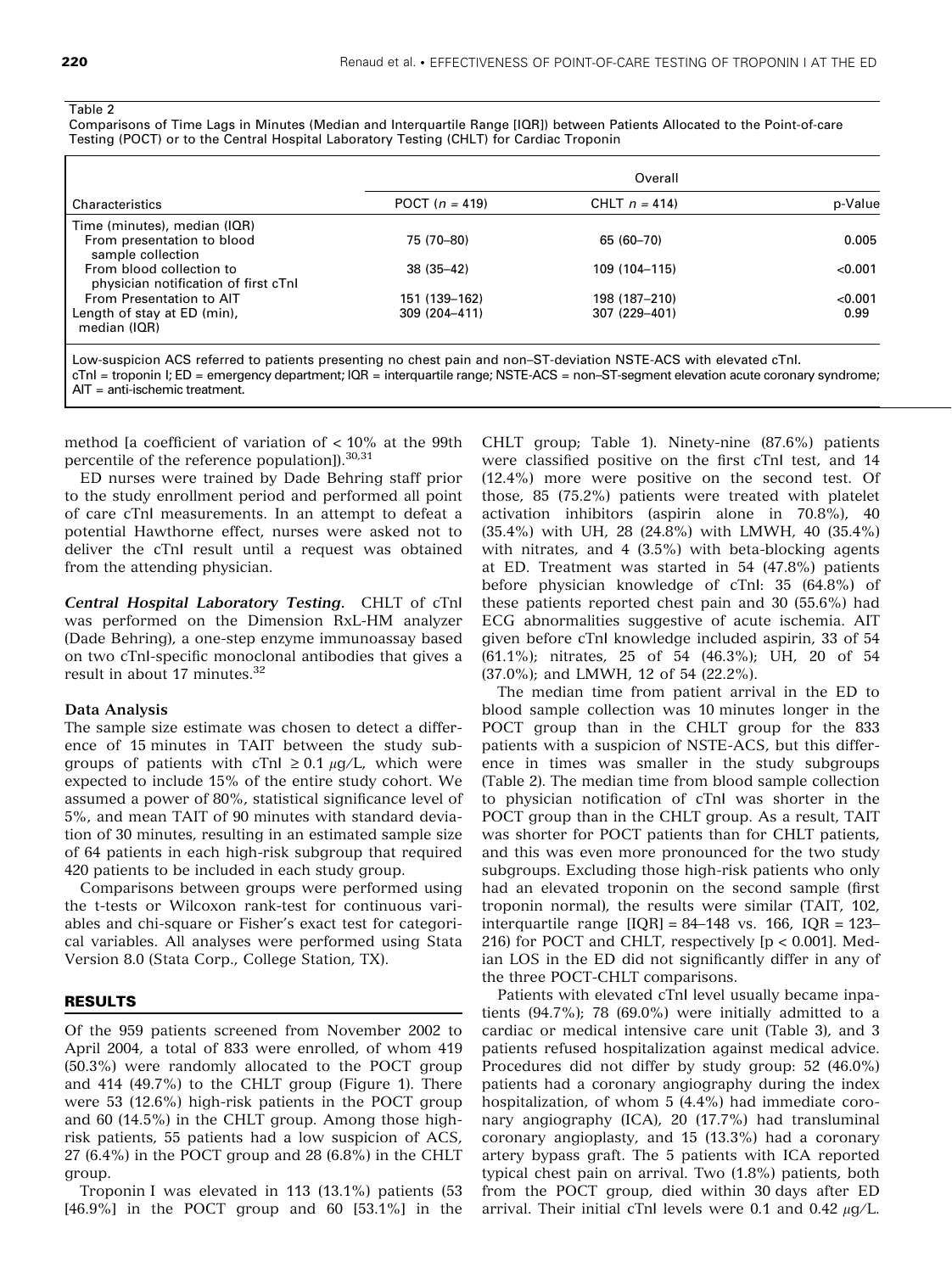| NSTE-ACS Elevated cTnl         |                |                               | Low-suspicion ACS              |              |  |
|--------------------------------|----------------|-------------------------------|--------------------------------|--------------|--|
| CHLT $(n = 60)$                | p-Value        | POCT $(n = 27)$               | CHLT $(n = 28)$                | p-Value      |  |
| 67 (52-82)                     | 0.77           | 57 (39-110)                   | $61(27-112)$                   | 0.98         |  |
| 101 (90-113)                   | < 0.01         | $27(15-60)$                   | 120 (76-137)                   | < 0.01       |  |
| 192 (163-221)<br>199 (122–353) | < 0.01<br>0.15 | 120 (92-248)<br>226 (163-469) | 198 (156-244)<br>201 (115-428) | 0.03<br>0.43 |  |
|                                |                |                               |                                |              |  |

## Table 3

Treatment and Medical Outcomes of Patients with NSTE-ACS and  $cTnl \ge 0.1 \mu q/L$ 

|                                       | <b>POCT</b><br>$(n = 53)$ | <b>CHLT</b><br>$(n = 60)$ | p-Value |  |
|---------------------------------------|---------------------------|---------------------------|---------|--|
| Anti-ischemic treatment at the ED (%) |                           |                           |         |  |
| Overall                               | 84.9                      | 85.0                      | 0.99    |  |
| Specific treatment prior to           | 41.5                      | 53.3                      | 0.21    |  |
| physician notification                |                           |                           |         |  |
| Antiplatelet therapy (%)              |                           |                           |         |  |
| Overall                               | 77.4                      | 73.3                      | 0.62    |  |
| Prior to physician                    | 24.5                      | 33.3                      | 0.30    |  |
| notification                          |                           |                           |         |  |
| Unfractionated heparin (%)            |                           |                           |         |  |
| Overall                               | 30.2                      | 40.0                      | 0.23    |  |
| Prior to physician                    | 13.2                      | 21.7                      | 0.24    |  |
| notification                          |                           |                           |         |  |
| Low-molecular-weight heparin (%)      |                           |                           |         |  |
| Overall                               | 30.2                      | 20.0                      | 0.21    |  |
| Prior to physician                    | 11.3                      | 10.0                      | 0.82    |  |
| notification                          |                           |                           |         |  |
| Nitrates (%)                          |                           |                           |         |  |
| Overall                               | 43.4                      | 28.3                      | 0.09    |  |
| Prior to physician                    | 18.9                      | 25.0                      | 0.43    |  |
| notification                          |                           |                           |         |  |
| Beta-blocking agents (%)              |                           |                           |         |  |
| Overall                               | 5.7                       | 1.7                       | 0.34    |  |
| Prior to physician                    | 0                         | O                         |         |  |
| notification                          |                           |                           |         |  |
| Procedures (%)                        |                           |                           |         |  |
| Coronary angiography                  | 47.2                      | 45.0                      | 0.64    |  |
| Immediate coronary                    | 1.9                       | 6.7                       | 0.22    |  |
| angiography                           |                           |                           |         |  |
| <b>Transluminal coronary</b>          | 17.0                      | 18.3                      | 0.42    |  |
| angioplasty                           |                           |                           |         |  |
| Aortocoronary bypass                  | 11.3                      | 15.0                      | 0.57    |  |
| Outcome (%)                           |                           |                           |         |  |
| Inpatient treatment                   | 96.2                      | 93.3                      | 0.68    |  |
| Hospitalization in cardiology         | 69.8                      | 68.3                      | 0.86    |  |
| wards                                 |                           |                           |         |  |
| Admission in CCU or ICU               | 67.9                      | 70.0                      | 0.81    |  |
| 30-day mortality*                     | 3.8                       | 0.0                       | 0.21    |  |
| 90-day mortality*                     | 11.5                      | 8.3                       | 0.57    |  |
|                                       |                           |                           |         |  |

CCU = coronary care unit; CHLT = central hospital laboratory testing; cTnI = troponin I; ICU = intensive care unit; NSTE-ACS = non–ST-segment elevation acute coronary syndrome; POCT = point-of-care testing.

\*Outcomes were missing for mortality at 30 days ( $n = 1$ ) and mortality at 90 days ( $n = 1$ ) in the CHLT group.

By the 90-day follow-up, overall 11 (9.8%) patients had died; their median cTnI level was  $1.1 \mu g/L$  (IQR = 0.24– 2.51  $\mu$ g/L) vs. 0.29  $\mu$ g/L (IQR = 0.17–1.2  $\mu$ g/L) in survivors ( $p = 0.34$ ). Neither 30-day mortality nor 90-day patient mortality rates differed between study groups.

# **DISCUSSION**

In this trial of adults arriving at the ED with suspicion of NSTE-ACS, we found that POCT was associated with a faster decision-making process than CHLT was. POCT was associated with a shorter TAIT (median 151 min, IQR = 139–162 min) compared to CHLT (median 198 min, IQR 187–210 min). Therefore, the diagnosis of myocardial infarction could be made slightly earlier in the subset of patients with vague symptoms (Figure 2).



Figure 2. Time to anti-ischemic therapy (TAIT) of the 113 patients with non–ST-segment elevation acute coronary syndrome and elevated troponin I (cTnI;  $\geq 0.1 \mu g/L$ ) allocated to point-of-care testing (POCT) compared to those allocated to central hospital laboratory testing (CHLT) for patients with NSTE-ACS and elevated cTnI. Boxes are delimited by the upper limit (75th percentile) and by the lower limit (25th percentile) of the interquartile range (IQR). The line inside boxes figures the median value of the TAIT. Adjacent lines figure the upper (upper quartile + 1.5 IQR) and the lower (lower quartile – 1.5 IQR) adjacent values, and dots represent outside values.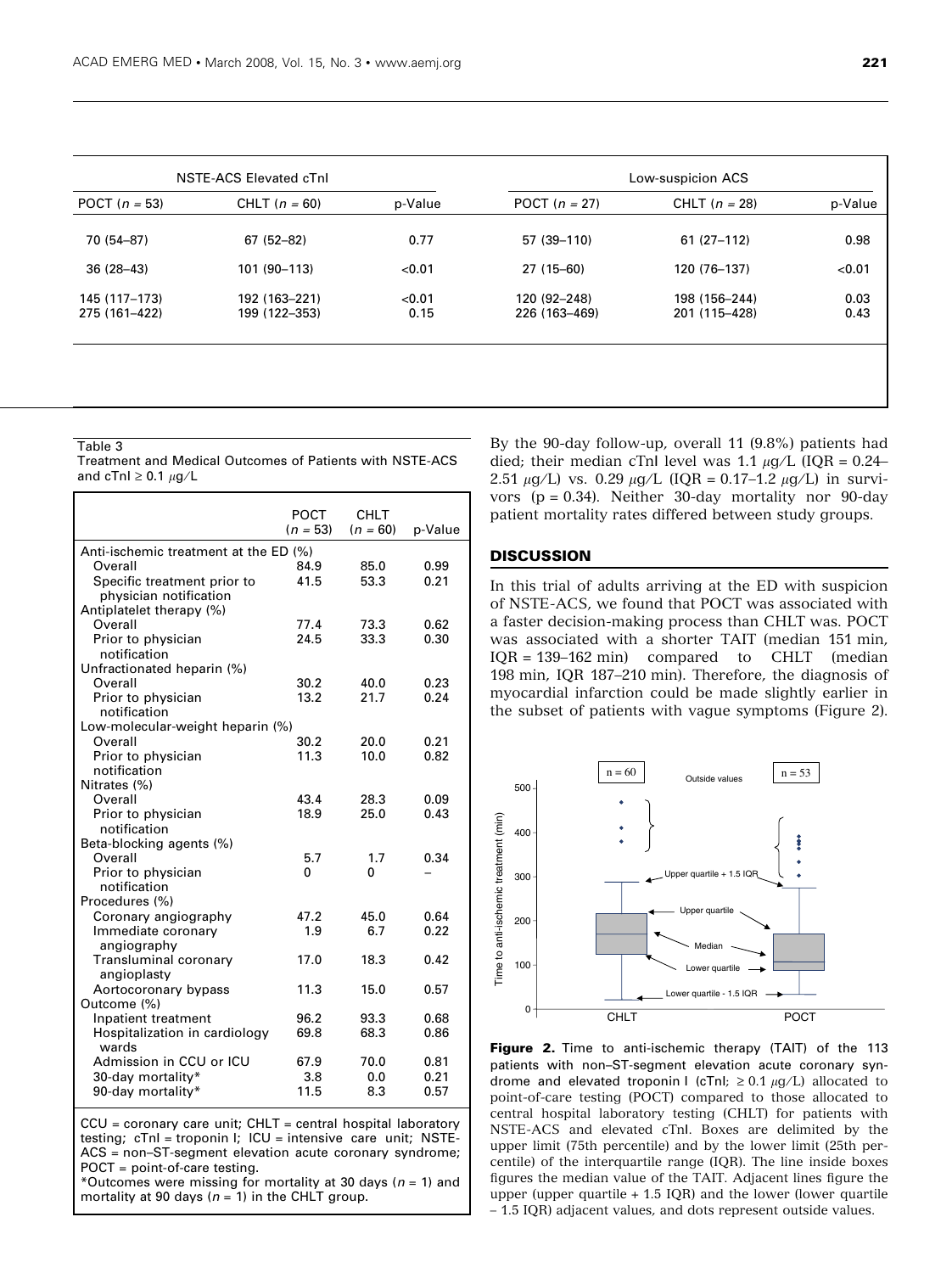As there is increasing evidence supporting early invasive therapy for patients with high-risk NSTE-ACS, we believe that a time saving of 45 minutes has clinical relevance in the  $ED^{2,3,7,33}$  Nonetheless, our findings underscore the limited impact of POCT for shortening ED LOS.

Consistent with other reports, numerous study patients (45.1%) did not have typical chest pain.<sup>7,34</sup> Presenting complaints differed somewhat, particularly within the study subgroups. Consistent with current European guidelines, AIT was often started in the ED in both groups.4,10,35 However, AIT was initiated in 52.2% of high-risk patients after cTnI level knowledge, and this rate was somewhat higher in the POCT group. Accordingly, ICA was less likely performed on POCT patients. The reliability of cTnI levels obtained on the POCT device has been repeatedly demonstrated.<sup>23,24,36</sup> Therefore, the differences in early onset of AIT and in ICA performance between study groups likely reflects the higher rate of POCT patients arriving with vague symptoms and nonsuggestive ECG findings, as has been associated with the underuse of invasive procedures.7,35 Most high-risk patients were admitted to coronary care or intensive care units and 46.0% subsequently underwent coronary angiography followed by revascularization procedure. This underscores the coronary artery disease severity and the risk of adverse outcomes associated with delayed treatment of high-risk patients, who are often undertreated and are at greater risk of death.7,33,37,38

Point-of-care testing resulted in shortening the TAIT, particularly for 38.9% of high-risk patients with a low suspicion of ACS. For nontroponin testing, previous studies have not always shown a significant benefit of implementing POCT in the ED.<sup>21,39-42</sup> By studying only patients with suspicion of NSTE-ACS, for whom treatment decision or bed request may be delayed until the cTnI result is known, we were able to show a difference in TAIT. $23,43$ 

Nevertheless, despite hastening decision-making, we did not demonstrate a significant difference in the study group average LOS in the ED. This suggests that POCT is only part of the whole-system approach that is required to improve timeliness of care. $21-23$  Indeed, many other factors determine the duration of ED visits, such as the absence of centralized bed assignment in our hospital. Apart from chance variation, we could not explain the unexpected trend toward a longer LOS for the POCT group. Nonetheless, even if EPs cannot entirely control delays from the onset of symptoms to hospital admission, reducing in-hospital care delays can reduce both morbidity and mortality. Depending on the institution, a shorter time to diagnosis might also affect time to bed request or unit assignment. $22,44$ 

## LIMITATIONS

We were not able to enroll patients throughout the entire week, which may have introduced a selection bias. Physicians and nurses could not be blinded to patient assignment, which may have influenced their attitudes or recording of their decision-making times. To decrease the chance of this bias, data collection was

reviewed by nonstudy physicians for overall consistency with a particular focus on the time of data collection. Our study was not powered to detect differences in mortality, particularly regarding high-risk patients, although time saving itself has proven to be a relevant endpoint.<sup>33,44,45</sup> The quite low and late AIT use, particularly for high-risk patients, may have artificially increased the proportion of patients for whom the cTnI level was the time-limiting step in the diagnosis of low suspicion  $ACS<sup>22,46</sup>$  Because timeliness of care is tightly linked to routine practices, and the impact of POCT may vary across institutions, and because our findings were obtained from a single center trial, our results might not be generalizable to other EDs. Finally, inasmuch as the crude cost of POCT for cTnI was higher than CHLT, and the fact that we did not collect the working time spent by nurses to perform the procedure, additional studies should address the cost-effectiveness of POCT for cTnI measurement in the ED.<sup>47,48</sup>

## CONCLUSIONS

Point-of-care testing decreased the time to the initial delivery of AIT for ED patients with suspicion of NSTE-ACS, both overall and in the high-risk group. This benefit may be particularly relevant for NSTE-ACS patients with low suspicion, for which time to diagnosis is shortened. This decreased time to delivery of therapy did not significantly impact ED LOS and outcomes in this small study.

The authors thank Prof. Christian Brun-Buisson and Dr. Dave Van Pelt for their critical review of the manuscript.

## References

- 1. Luepker RV, Raczynski JM, Osganian S, et al. Effect of a community intervention on patient delay and emergency medical service use in acute coronary heart disease: The Rapid Early Action for Coronary Treatment (REACT) Trial. JAMA. 2000; 284:60–7.
- 2. Tricoci P, Lokhnygina Y, Berdan LG, et al. Time to coronary angiography and outcomes among patients with high-risk non ST-segment elevation acute coronary syndromes. Results from the SYN-ERGY Trial. Circulation. 2007; 116:2669–77.
- 3. Neumann FJ, Kastrati A, Pogatsa-Murray G, et al. Evaluation of prolonged antithrombotic pretreatment (''cooling-off'' strategy) before intervention in patients with unstable coronary syndromes: a randomized controlled trial. JAMA. 2003; 290:1593–9.
- 4. Bassand JP, Hamm CW, Ardissino D, et al. Guidelines for the diagnosis and treatment of non-ST-segment elevation acute coronary syndromes: The Task Force for the Diagnosis and Treatment of Non-ST-Segment Elevation Acute Coronary Syndromes of the European Society of Cardiology. Eur Heart J. 2007; 28:1598–660.
- 5. Canto JG, Fincher C, Kiefe CI, et al. Atypical presentations among Medicare beneficiaries with unstable angina pectoris. Am J Cardiol. 2002; 90:248–53.
- 6. Culic V, Eterovic D, Miric D, Silic N. Symptom presentation of acute myocardial infarction: influence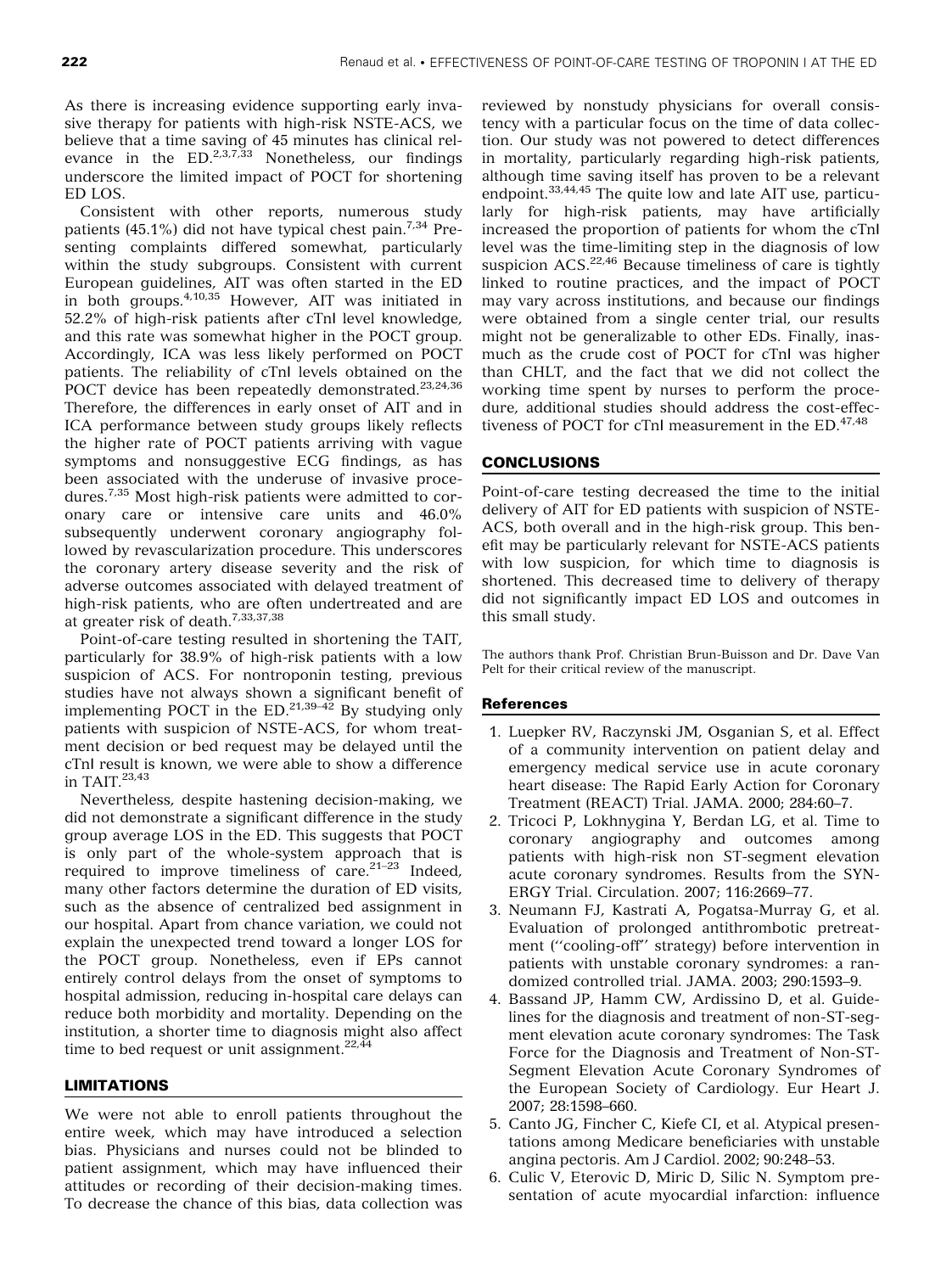of sex, age, and risk factors. Am Heart J. 2002; 144:1012–7.

- 7. Brieger D, Eagle KA, Goodman SG, et al. Acute coronary syndromes without chest pain, an underdiagnosed and undertreated high-risk group: insights from the Global Registry of Acute Coronary Events. Chest. 2004; 126:461–9.
- 8. Gibler WB, Cannon CP, Blomkalns AL, et al. Practical implementation of the guidelines for unstable angina/non-ST-segment elevation myocardial infarction in the emergency department: a scientific statement from the American Heart Association Council on Clinical Cardiology (Subcommittee on Acute Cardiac Care), Council on Cardiovascular Nursing, and Quality of Care and Outcomes Research Interdisciplinary Working Group, in Collaboration with the Society of Chest Pain Centers. Circulation. 2005; 111:2699–710.
- 9. Apple FS, Ler R, Chung AY, Berger MJ, Murakami MM. Point-of-care i-STAT cardiac troponin I for assessment of patients with symptoms suggestive of acute coronary syndrome. Clin Chem. 2006; 52:322–5.
- 10. Bertrand ME, Simoons ML, Fox KA, et al. Management of acute coronary syndromes in patients presenting without persistent ST-segment elevation. Eur Heart J. 2002; 23:1809–40.
- 11. Wu AH, Apple FS, Gibler WB, Jesse RL, Warshaw MM, Valdes R Jr. National Academy of Clinical Biochemistry Standards of Laboratory Practice: recommendations for the use of cardiac markers in coronary artery diseases. Clin Chem. 1999; 45:1104– 21.
- 12. Hamm CW, Goldmann BU, Heeschen C, Kreymann G, Berger J, Meinertz T. Emergency room triage of patients with acute chest pain by means of rapid testing for cardiac troponin T or troponin I. N Engl J Med. 1997; 337:1648–53.
- 13. Antman EM, Cohen M, Bernink PJ, et al. The TIMI risk score for unstable angina/non-ST elevation MI: a method for prognostication and therapeutic decision making. JAMA. 2000; 284:835–42.
- 14. Bhatt DL, Roe MT, Peterson ED, et al. Utilization of early invasive management strategies for high-risk patients with non-ST-segment elevation acute coronary syndromes: results from the CRUSADE Quality Improvement Initiative. JAMA. 2004; 292:2096–104.
- 15. Bach RG, Cannon CP, Weintraub WS, et al. The effect of routine, early invasive management on outcome for elderly patients with non-ST-segment elevation acute coronary syndromes. Ann Intern Med. 2004; 141:186–95.
- 16. Alexander KP, Newby LK, Cannon CP, et al. Acute coronary care in the elderly, part I: Non-ST-segmentelevation acute coronary syndromes: a scientific statement for healthcare professionals from the American Heart Association Council on Clinical Cardiology: in collaboration with the Society of Geriatric Cardiology. Circulation. 2007; 115:2549–69.
- 17. Mehta SR, Cannon CP, Fox KA, et al. Routine vs selective invasive strategies in patients with acute coronary syndromes: a collaborative meta-analysis of randomized trials. JAMA. 2005; 293:2908–17.
- 18. de Winter RJ, Windhausen F, Cornel JH, et al. Early invasive versus selectively invasive management for acute coronary syndromes. N Engl J Med. 2005; 353:1095–104.
- 19. Erhardt L, Herlitz J, Bossaert L, et al. Task force on the management of chest pain. Eur Heart J. 2002; 23:1153–76.
- 20. Harrington RA, Becker RC, Ezekowitz M, et al. Antithrombotic therapy for coronary artery disease: the Seventh ACCP Conference on Antithrombotic and Thrombolytic Therapy. Chest. 2004; 126(3 Suppl): 513S–548S.
- 21. Kendall J, Reeves B, Clancy M. Point of care testing: randomised controlled trial of clinical outcome. BMJ. 1998; 316:1052–7.
- 22. Singer AJ, Ardise J, Gulla J, Cangro J. Point-of-care testing reduces length of stay in emergency department chest pain patients. Ann Emerg Med. 2005; 45:587–91.
- 23. Leman P, Guthrie D, Simpson R, Little F. Improving access to diagnostics: an evaluation of a satellite laboratory service in the emergency department. Emerg Med J. 2004; 21:452–6.
- 24. Wu AH. Point of care testing for conventional cardiac markers. Point of Care: J Near-Patient Test Technol. 2006; 5:20–4.
- 25. McCord J, Nowak RM, McCullough PA, et al. Ninety-minute exclusion of acute myocardial infarction by use of quantitative point-of-care testing of myoglobin and troponin I. Circulation. 2001; 104:1483–8.
- 26. Van de Werf F, Ardissino D, Betriu A, et al. Management of acute myocardial infarction in patients presenting with ST-segment elevation. The Task Force on the Management of Acute Myocardial Infarction of the European Society of Cardiology. Eur Heart J. 2003; 24:28–66.
- 27. Pascal P, Beyerle F. [Quality standards for medical laboratories]. Pathol Biol (Paris). 2006; 54:317–24.
- 28. The Joint European Society of Cardiology/American College of Cardiology. Myocardial infarction redefined–a consensus document of The Joint European Society of Cardiology/American College of Cardiology Committee for the redefinition of myocardial infarction. Eur Heart J. 2000; 21:1502–13.
- 29. Heeschen C, Goldmann BU, Langenbrink L, Matschuck G, Hamm CW. Evaluation of a rapid whole blood ELISA for quantification of troponin I in patients with acute chest pain. Clin Chem. 1999; 45:1789–96.
- 30. Christenson RH, Cervelli DR, Bauer RS, Gordon M. Stratus CS cardiac troponin I method: performance characteristics including imprecision at low concentrations. Clin Biochem. 2004; 37:679–83.
- 31. Beneteau-Burnat B, Baudin B, Vaubourdolle M. Evaluation of Stratus CS stat fluorimetric analyser for measurement of cardiac markers Troponin I (cTnI), creatine kinase MB (CK-MB), and myoglobin. J Clin Lab Anal. 2001; 15:314–8.
- 32. Hafner G, Peetz D, Dati F, et al. Analytical and clinical evaluation of troponin I determination on dimension RXL-HM. Clin Chem Lab Med. 2000; 38:355–61.